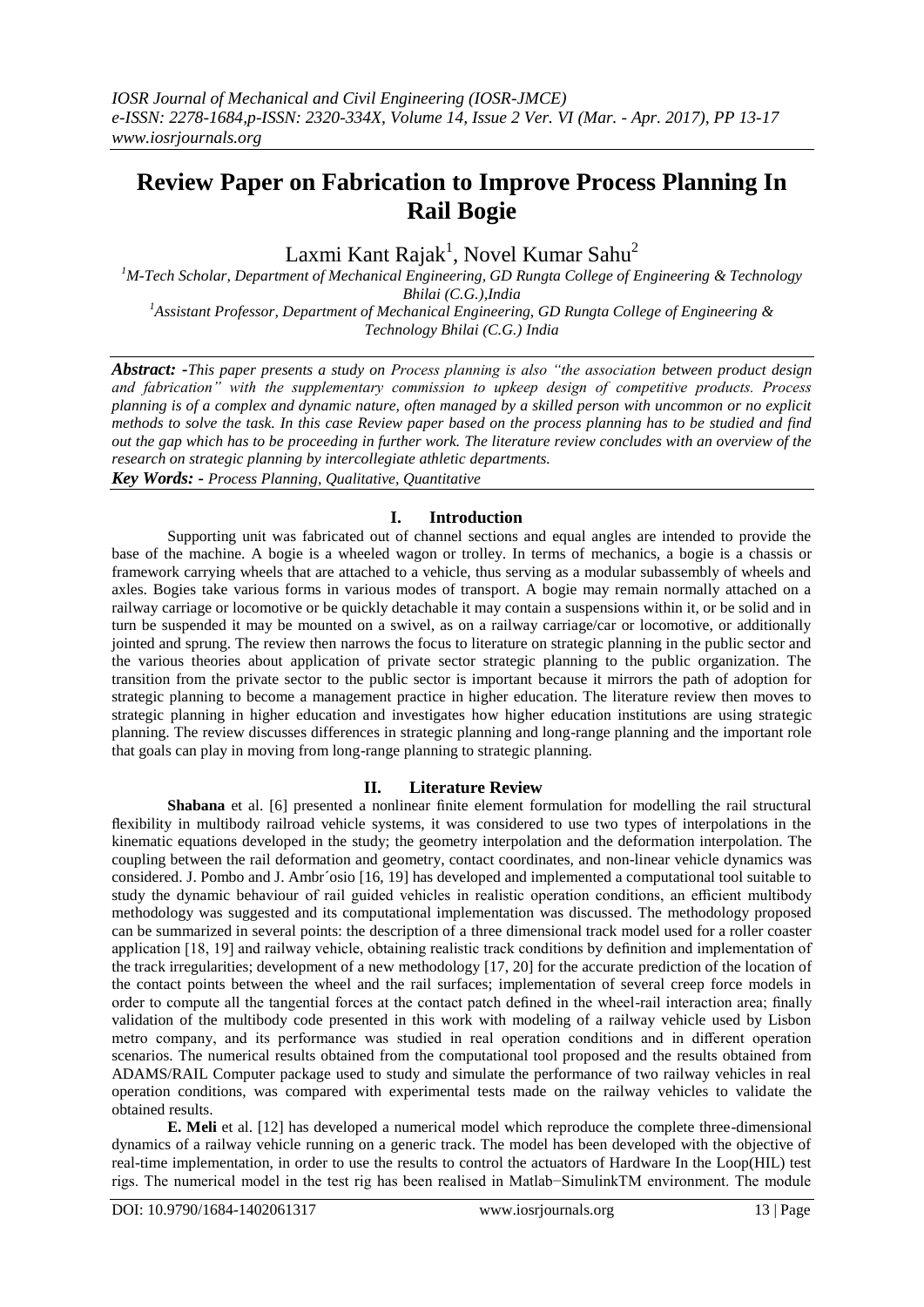was applied to a benchmark vehicle (The Manchester wagon). Comparison between the obtained results and the those obtained using a commercial multibody software package ADAMS/RAIL was shown. In the work presented by Meli et al, it was highlighted that the models used evaluate the deformation of the wheel and the rail in the contact zone by means of two different approaches. With respect to the existing models of railway multibody models, its features were more detailed modeling of wheel-rail contact problems. The step of the track geometry description represents the first step in the solution of the dynamic analysis problem in which the pre-processing operation for the track geometry is made using the input data provided by the manufacturing or the industry to be the input for the track geometry program, then the output data generated in such step provided to the next step which include the multibody dynamic analysis program used to simulate the behavior of the rail guided vehicle. The track model used here in the dynamic simulation must be presented as a parameterized track in order to obtain the required information of the track and all the kinematic and dynamic parameters as a function of the parameter used here which is the distanc covered by the vehicle or the track length, there is two main approaches used in the parameterization of the track center line, the first one uses a combination of analytical segments, straight, transition and plane curve segments to form the track model used in the analysis. The second approach depends on the use of piece wise cubic interpolation schemes to make an interpolation between provided data points representing the track to find the parameterized track center line curve. In both approaches it was necessary to define the cant angle of the track to provide a complete definition of the track. In the methodology presented in the work, it was proposed to use analytical segments to form the presented track, the track model presented in this work consists of tangent or straight line segment, followed by transition curve segment, and finally the plane curve segment with constant radius R. The pre-processed data defined in the track geometry step was provided to a multibody program used for the dynamic analysis of the railroad vehicle, starting with the study and the analysis of a general solid moving along the proposed track. As a next step the analysis of wheelset moving along the track and then the combination between the two solids in the step of the definition of the train vehicle model proposed in the work in the proceeding context.

**J. Pombo** [18] developed an appropriate methodology for the accurate description of the track centerline geometry, in the frame work of multibody dynamics. A preprocessing step was made to achieve the computational efficiency for the definition of spatial geometry of the centerline based on the data given by the user. Starting with the roller coaster application, four different interpolation schemes was used in the definition of the spatial track centerline. All the information and the data of the right and left rail was stored in a tabulated manner in which interpolation between the entires were made to obtain the required information. The application was extended to be used in the definition of railway track application in which the rail irregularities were implemented and piecewise interpolation schemes were used to parametrize the track irregularities as well as the input data, to obtain the track centerline as a function of the track length.

**Shabana** et al. [2] use an analytical track description defined by three step procedure: i)Projection, which define the planar curve obtained by projecting the track centerline onto the horizontal plane; ii) Development, which defines an elevation angle; iii) Super-elevation, which defines the track cant angle. In his formulation, a relationship between the arc-length of actual curve and arc-length of the projected curve is stated. Then, the track centerline is defined by providing information about the horizontal curvature as a function of the projected arc-length, the vertical development angle as a function of actual arc-length and the cant angle as a function of the projected arc-length. During the dynamic analysis, the rail space curve are obtained by means of absolute nodal coordinate formulation, leading to an isoparametric beam element that can be conveniently used to describe curved rigid and flexible rails. The method considered each rail as a separate body in order to account for relative motion.

The method used by Shabana [6] in the definition of the track pre-processing step, basically depends on the definition of the geometry file produced , the input data for this program use the industry data such as the curvature, super-elevation and development. The out put data of the pre-processing stage was used in the next stage which is the development of a finite element pre-processor computer program. Description of the rail deformation was discussed which based on the finite element floating frame of reference formulation [3]. The use of this formulation allows for arbitrary rigid body displacement of the track structure, it also allows treating the two rails as one body or two separate bodies. The fundamental component common to all conventional railway vehicles is the wheelset [16]. The movement of the wheelset over the track is characterized by a complex interaction [4] where lateral translation as well as yaw and roll rotations are observed. The formulation of the problem of contact between the wheel and the rail is complex task and has been the subject of several investigations which presented different solutions [5]. Two approaches can be used for solving the problem of wheel-rail contact in railroad dynamics. The first is the commonly called constraint approach, in which nonlinear kinematic contact constraint equations are introduced. In this approach, the contact surfaces are represented in a parametric form using the differential geometry methods. The coordinates of the contact points can be predicted online during the dynamic simulation by introducing surface parameters that describe the contact surface geometries.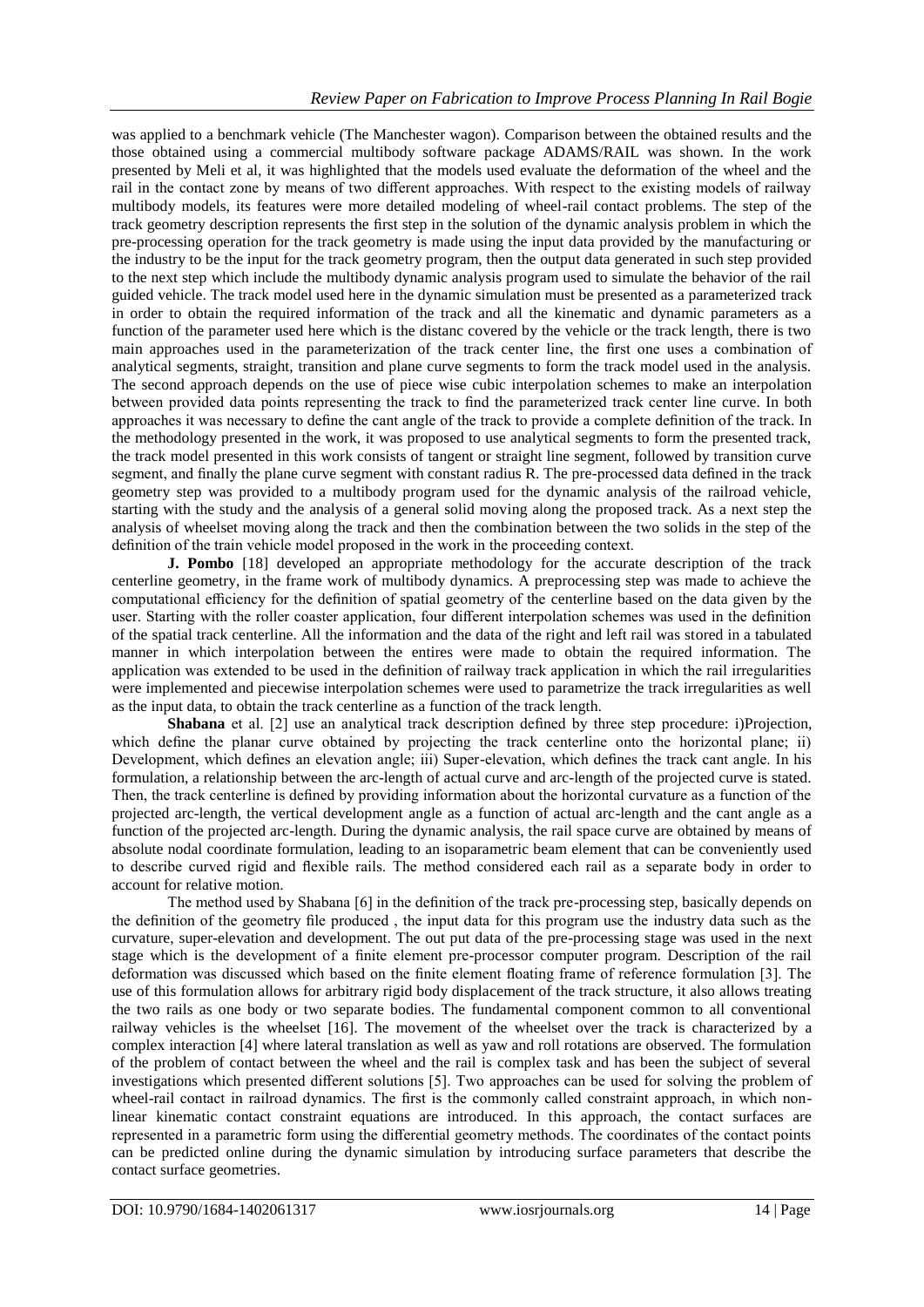**Shabana** et al. [5] developed a new elastic force contact formulation for the dynamic simulation of the wheel-rail interaction. In this contact formulation, four surface parameters are introduced in order to be able to describe the geometry of the surfaces of the two bodies that come in contact. The method developed in the mentioned investigation exploits features of multibody computational algorithms that allow adding arbitrary first order differential equations. A differential equation associated with the rail arc length and expressed in terms of the wheel generalized co-ordinates and velocity is used to accurately predict the location of the points of contact between the wheel and the rail. This first order differential equation is integrated simultaneously with the dynamic equations of motion of the wheel-rail system, thereby defining the rail arc length traveled by the wheel. This arc length is used with an optimized search algorithm to determine all possible contact regions.

**Pombo** [20] presented a new general formulation for the accurate prediction of the location of the contact points on the wheel and rail surfaces. The mentioned model has been proposed and implemented in a general multibody program used in the dynamic analysis of railway vehicles. The coordinates of the contact points are predicted online during the dynamic analysis by introducing the surface parameters that describe the geometry of the contact surfaces. This method was applied to study specific problems inherent to the railway dynamics such as the two points of contact scenario. The methodology to look for the candidates for contact points is fully independent for the wheel tread and for the wheel flange. The used formulation also allowed for investigations related to hunting instability and prediction of wheel climbing, which are very important to study derailment phenomena. The methodology used [16] for the parameterization of the wheel and rail surfaces and for the description of the wheel-rail contact phenomenon was general, since it was able to represent any spatial configuration of the wheels and rails and any wheel and rail profiles, even the ones obtained from direct measurements. Because the wheels are treated separately, the used approach allowed dealing with railway vehicles either with conventional wheelsets, like trains, or with independent wheels, such as in many of the trams in operation.

In the contact model used by **E. Meli** et al. [12] the contact point position is calculated offline by means of a procedure based on the simplex method. This procedure was used to generate a three dimensional lookup table used in the real-time simulation to find the position of the contact points as a function of wheelset-rail relative displacement, described by three coordinates (the lateral wheelset displacement, the roll and yaw wheelset angle). The procedure was numerically sufficiently efficient and allows multiple contact points to be managed. The method used here in solving the wheelrail contact problem based on the elastic approach, in which the wheel is considered to have six DOF with respect to the rail and the normal contact forces are defined in terms of the indentation between the surfaces and using Hertz contact theory. The main problem encountered in when using the elastic approach, is the determination of the contact points. For sake efficiency, the three dimensional contact problem is usually reduced to a two dimensional problem [12] when searching for the contact points. In the dynamic analysis of railway vehicles, the evaluation of the wheel-rail contact forces is repeated many times. Then, short calculation time algorithm should be used taking the computational cost of the model implemented in the multibody computer program used in the analysis. The method used in the work here for calculating the tangential contact forces and moments is Kalker linear theory of rolling contact [10], this theory based on the assumptions that the existence of small creepages and spin creep, and the area of slip is so small that its influence can be neglected. Under these assumptions, the adhesion zone is assumed to cover the entire area of contact. This method doesn't include the saturation effect of the friction force and, therefore, it is limited to cotact problems with small creepage values. Due to the simplicity and computational implementation easiness, Cartesian coordinates are used [26] in this work to formulate the equations of motion of the multibody systems. No kinematic constraints are added to the formulation, to avoid the complexity produced from the Differential Algebraic Equations (DAE), also the instabilities in the integration process, produced from the substitution of the algebraic equations of the system by their counterpart (ODE), are avoided. Then the equations of motion developed in this work are set of Ordinary Differential Equations (ODE) solved by numerical integration algorithms. Two approaches are often used to formulate the dynamic equations of motion of mechanical systems: the Newtonian and the Lagrangian approaches. In the Newtonian approach, vector mechanics is used to develop the dynamic equations, in this approach the equilibrium position of each body is first studied separately, and it can be used relatively for simple systems and is not suited for the analysis of complex systems such as railroad vehicles. In the Lagrangian approach, scalar quantities such as the virtual work and the kinetic and potential energies are used to develop the equations of motion of the body.

**Yaseen & Wani** investigate on Bogie is a chassis carrying wheels attached to the train. Old Bogies are cast models, cast models are huge and bulky. The cast bogie is made in single piece and handling of such components are difficult due to it's over design and manufacturing cost is also high. This project deals with replacing the casted bogie with fabricated bogie by making major changes in design to take the load without failure. The Structural vibrations of the railway bogie are primarily exited by the tracks. These forced vibrations resulting in stress and fatigue of the bogie frame are investigated by simulations. A critical analysis of the railway bogie frame fatigue strength assessment procedure, with special attention to welded joints is carried out.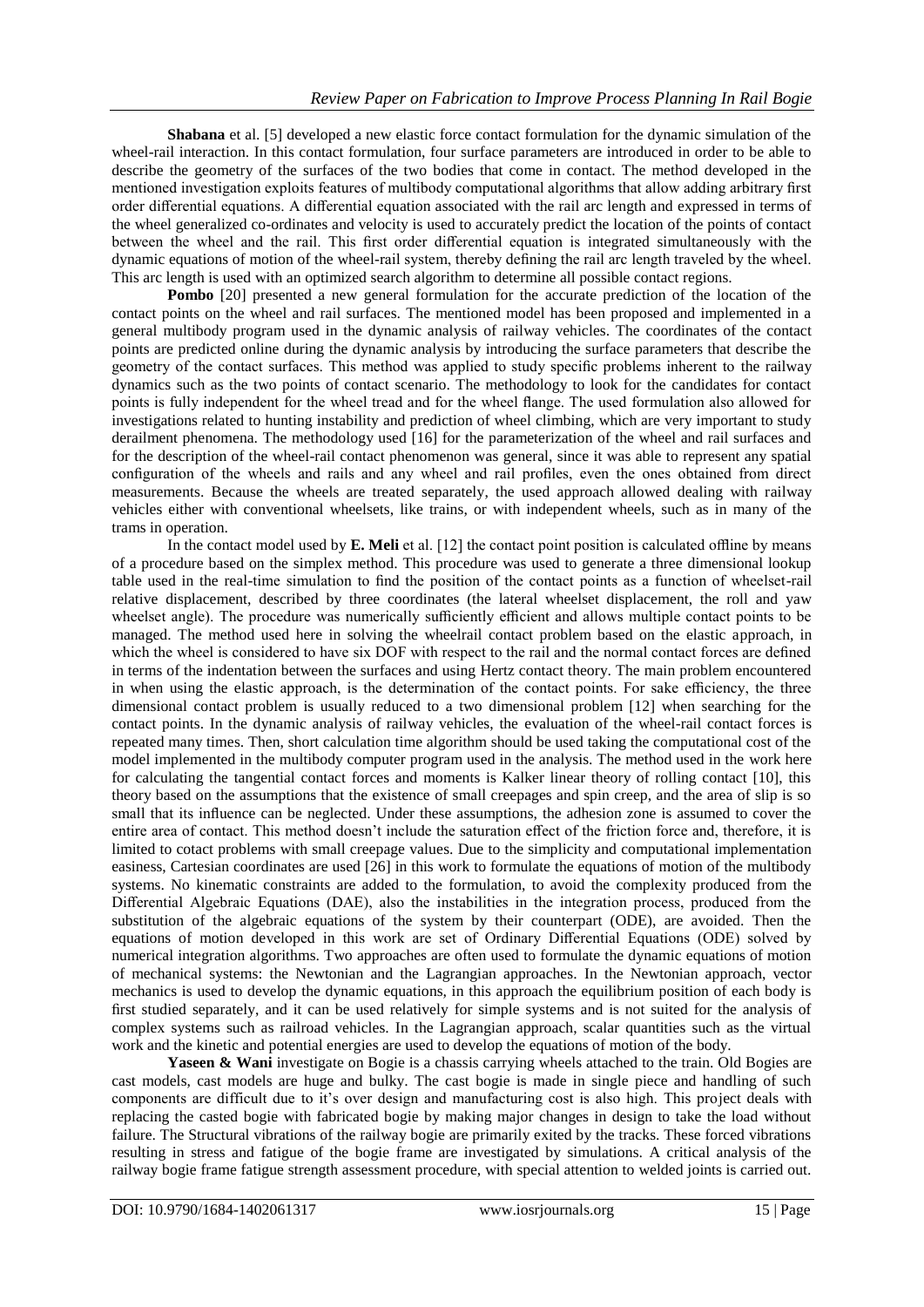By making use of Finite Element program (ANSYS) selected criteria were critically compared for reliability and safety[25]

**Avanish** et al., plays a key role in transportation of goods and passengers across India. As part of our contribution we have taken up a project related to Indian Railways i.e., to optimize the present bogie design. After completion of this project we will be able to suggest some changes in the design so as to enhance the strength of the bogie and to optimize the material usage in its production. This will reduce the cost of its production. In this regard we have used PRO-E and CATIA and the analysis part is done using HYPERMESH. The main aim of this project is to optimize the design of the bogie of a goods train in order to reduce the material costs without significant reduction in load bearing capacity.[21]

**Dooris, Kelley**, and Trainer (2002) acknowledge that strategic planning is still relatively new as a management practice. The authors identify the period of time between 1950 and 1970 as the time when strategic planning emerged and note that "the last several decades have been a boom period for strategic planning". As strategic planning has grown in popularity, researchers have devoted more time and attention to defining strategic planning. [10]

**Bryson** (2004) defines strategic planning as "a disciplined effort to produce fundamental decisions and actions that shape and guide what an organization is, what it does, and why it does it". He says the key to understanding planning is the concept of formalization. He defines strategic planning as "a formalized procedure to produce an articulated result, in the form of an integrated system of decisions". He define strategic planning as "a method used to position an organization, through prioritizing its use of resources according to identified goals, in an effort to guide its direction and development over a period of time". Talk of a "disciplined effort," a "formalized procedure," and "a method," points toward the idea of a process and, as such, the discussion begins with a review of the strategic planning process. Bryson (2004) provides a simple structure for the strategic planning process by defining the ABC's of strategic planning.[9]

**Marshall** (2004) cautions leaders of higher education institutions that a "cookie-cutter" approach to strategic planning is not effective, noting that, "General prescriptions for 'fixing' higher education rarely work because colleges and universities are complex civic institutions with singular identities"[22]. He support this notion that there is no single best system for planning and suggest that the planning process must be developed specific to the organization to take into account the particular situation and unique characteristics of each organization. He also identify the two major functions of a planning system as developing an integrated, coordinated, and consistent long-term plan of action, and facilitating adaptation of the corporation to environmental change.[22]

**Paris** (2004) writes, "The process by which the campus strategic plan is developed strongly influences how fully it is implemented". This study, understanding the importance of the strategic planning process, will attempt to identify processes used in strategic planning by intercollegiate athletic departments. In addition to overall process, another common element in the strategic planning literature is the idea of environmental or external scanning. Most authors include the idea of environmental scanning or an environmental assessment as part of the planning process. This environmental scanning component is an important part of strategic planning and helps to distinguish strategic planning from other types of planning.[24]

#### **III. Conclusion**

Focus is on the underlying process planning efforts needed for its creation. Two research gap are defined as a consequence of the identified problems are:

- 1. The first gap has an all-machining cost has to reduce, that cover essential activities for process plan synthesis and analysis, including the possibility to predict the outcome of a proposed process plan. These essential activities are all found in the PP flow chart. Much attention is paid to understanding and analysis.
- 2. The second gap is process sequencing of the request for systematisation and a deeper understanding of process planning, addressed by the academic production research community. The aim here is to develop the PP flow chart on the basis of experiences and findings from the methodology studies.

#### **References**

- [1]. Anderberg, S., 2012. Methods for improving performance of process planning for CNC machining An approach based on surveys and analytical models. Göteborg: Chalmers University of Technology.
- [2]. A. A. Shabana, K. E. Zaazaa, and H. Sugiyam. Rail Road Vehicle Dynamics : A Computational Approach. CRC Press, Taylor and Francis group, New York, 2008.
- [3]. A. Shabana. Dynamics of Multibody Systems, Second Edition. Cambridge University Press, Cambridge, United Kingdom, 1998.
- [4]. A. Shabana and J. R. Sany. A survey of rail vehicle track simulation and flexible multibody dynamics. Nonlinear Dynamics, 26, 2001.
- [5]. A. A. Shabana, K. E. Zaazaa, J. L. Escalona, and J. R. Sany. Development of elastic force model for wheel/rail contact problems. Journal of Sound and Vibration, 269, 2004.
- [6]. A. Shabana, R. Chamorro, and C. Rathod. A multi-body system approach for finite-element modelling of rail flexibility in railroad vehicle applications. Proc. IMechE, Part K: Journal of Multi-body, 222(1), 2008.